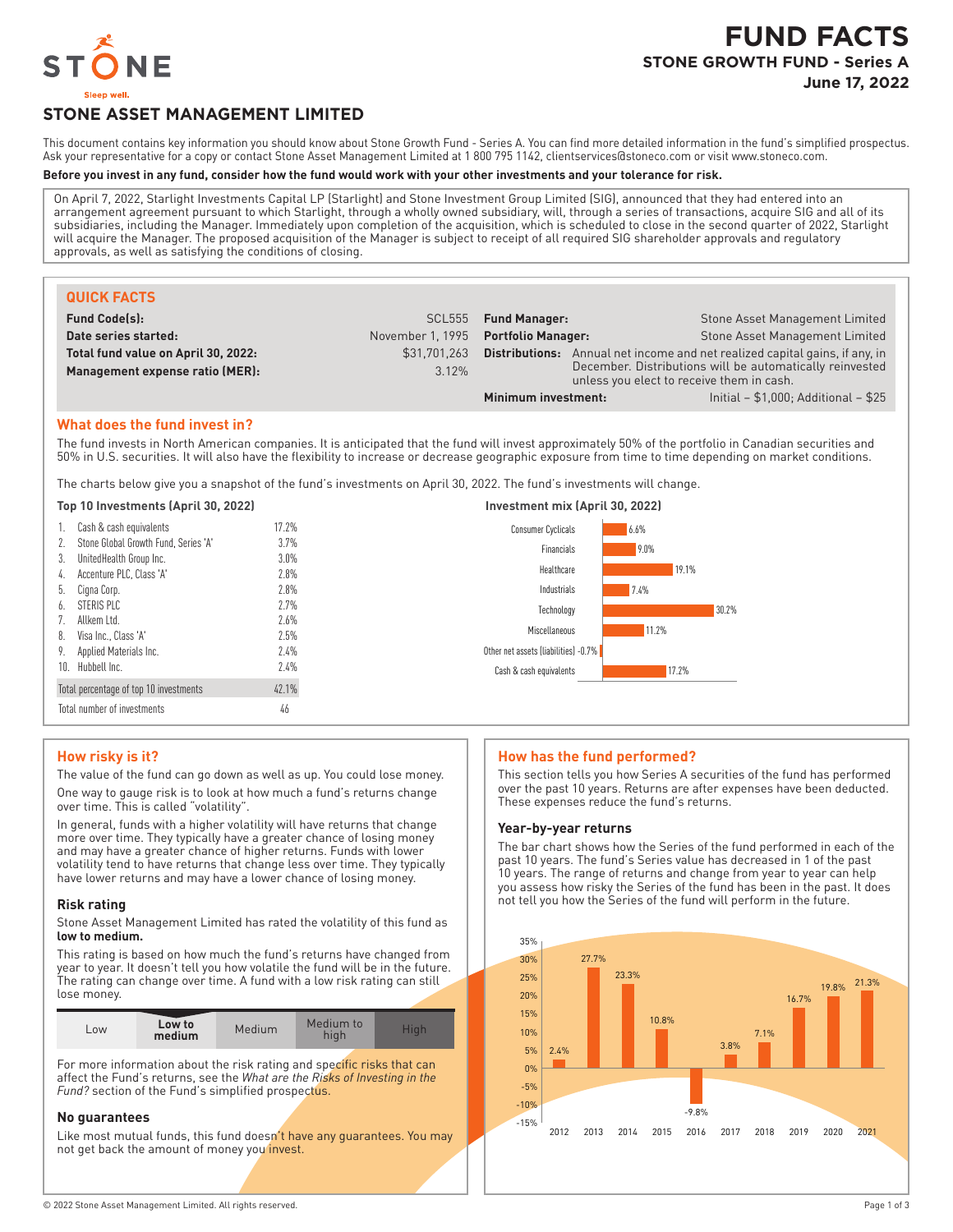

## **Best and worst 3-month returns**

This table shows the best and worst returns for Series A securities of the fund in a 3-month period over the past 10 years. The best and worst 3-month returns could be higher or lower in the future. Consider how much of a loss you could afford to take in a short period of time.

|                    | <b>Return</b> | $\vert$ 3 months ending | If you invested \$1,000 at the beginning of the period |
|--------------------|---------------|-------------------------|--------------------------------------------------------|
| <b>Best return</b> | 16.30%        | June 30, 2020           | Your investment would rise to \$1.163.00.              |
| Worst return       | -14.00%       | March 31, 2016          | Your investment would drop to \$860.00.                |

## **Average return**

The annual compound return of the Series of the fund was approximately 9.8% over the past 10 years. If you had invested \$1,000 in the Series of the fund 10 years ago, your investment would now be worth \$2,543.42.

| Who is this fund for?                                                                    | A word about tax                                                                                                                                                                                                                                                                                                                 |  |
|------------------------------------------------------------------------------------------|----------------------------------------------------------------------------------------------------------------------------------------------------------------------------------------------------------------------------------------------------------------------------------------------------------------------------------|--|
| This fund is suitable for investors:                                                     | In general, you'll have to pay income tax on any money you make on a                                                                                                                                                                                                                                                             |  |
| • Seeking capital growth                                                                 | fund. How much you pay depends on the tax laws where you live and                                                                                                                                                                                                                                                                |  |
| • With a mid-term to long-term investment horizon with a low to<br>medium risk tolerance | whether or not you hold the fund in a registered plan such as a<br>Registered Retirement Savings Plan or a Tax-Free Savings Account.<br>Keep in mind that if you hold your fund in a non-registered account, fund<br>distributions are included in your taxable income, whether you get them<br>in cash or have them reinvested. |  |
| This fund may not be suitable for investors with a short-term investment<br>horizon.     |                                                                                                                                                                                                                                                                                                                                  |  |
|                                                                                          |                                                                                                                                                                                                                                                                                                                                  |  |

## **How much does it cost?**

The following tables show the fees and expenses you could pay to buy, own and sell Series A securities of the fund.

The fees and expenses – including any commissions – can vary among series of a fund and among funds. Higher commissions can influence representatives to recommend one investment over another. Ask about other funds and investments that may be suitable for you at a lower cost.

## **1. Sales charges**

Series A is the initial sales charge option.

| Sales charge option<br>What you pay |                                    |                                         | How it works                                                                                                                                                                  |  |
|-------------------------------------|------------------------------------|-----------------------------------------|-------------------------------------------------------------------------------------------------------------------------------------------------------------------------------|--|
|                                     | in percent (%)                     | in dollars (\$)                         |                                                                                                                                                                               |  |
| Initial sales charge                | 10% to 5% of the amount<br>you buy | \$0 to \$50 on every<br>\$1,000 you buy | Negotiated between you and your representative.<br>The initial sales charge is deducted from the amount you invest. It goes to<br>your representative's firm as a commission. |  |